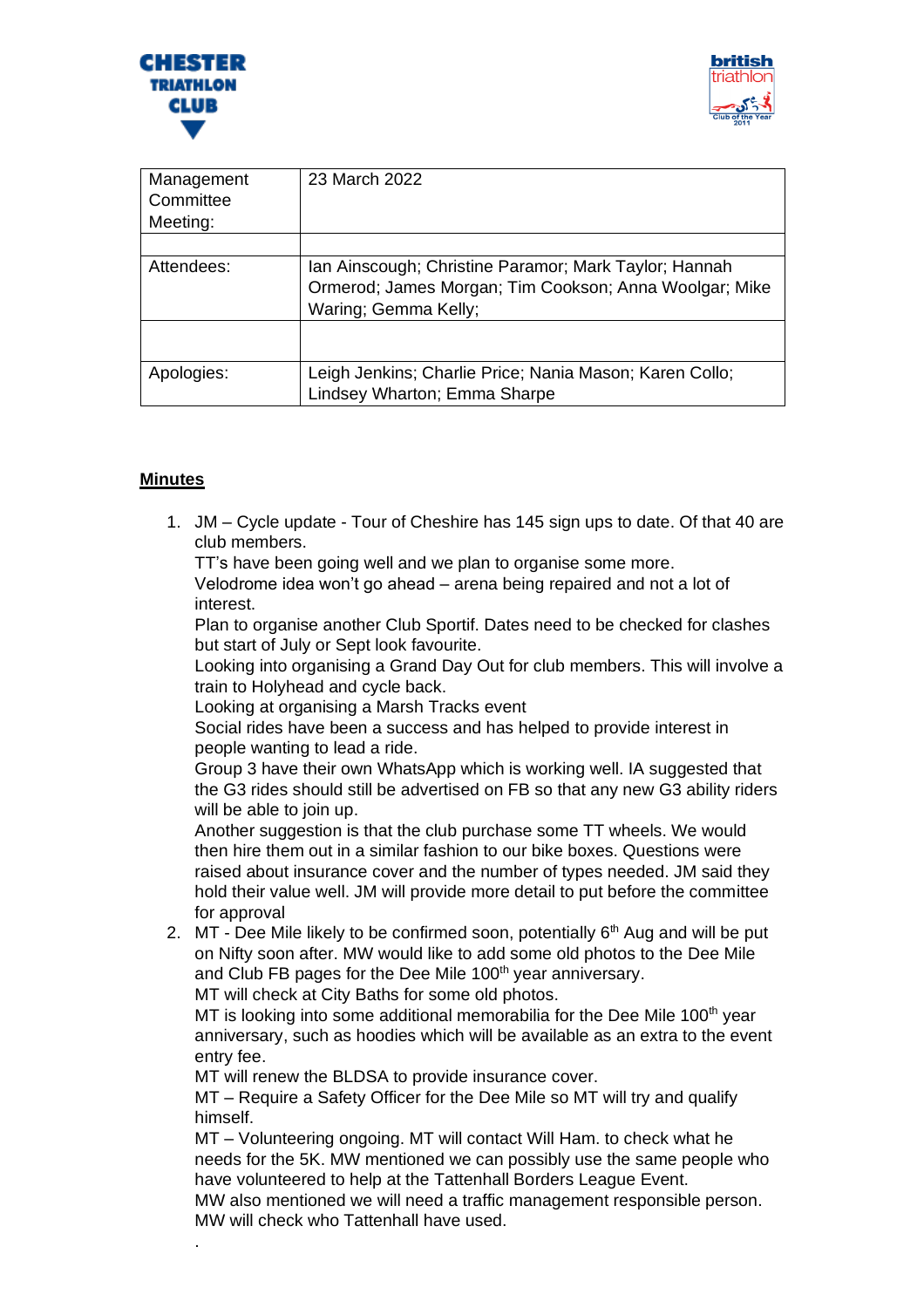IA has joined the Canoe and Sailing Club to provide insurance cover when using their boat. DB has also been asked to do the same.

- 3. ES Swim Update ES not available in person but provided the following by email after the meeting.
- 4. All swim sessions had very high demand at the start of the year lots of new members and probably some New Years resolutions. Has calmed down a bit now.
- 5. Swim sessions now available: Mon, Wed, Fri, Sat & Sun. Pre-Covid sessions that haven't been brought back yet: 6-7pm on Mon & Fri (which allowed us to split the sessions into intermediate and advanced), 3-4pm on Sat (which allowed us to split the squad swim and technique sessions). No plan to bring these sessions back yet. If CP and IM would like a whole pool for technique at 4-5pm, we could bring the Sat 3-4pm back as a squad swim, perhaps instead of the Sunday evening swim which was requested by many but is not well attended.
- 6. Demand for Mondays and Saturdays has remained above the numbers available according to BTF coaching ratios, even when Claire qualified as L2 and we put the numbers up to 30.
- 7. Coach availability and pool availability remain the biggest issues. I have investigated all pools in the area and there is no more suitable pool time available in the immediate future.
- 8. Suggest a big push to recruit more coaches circulating info about what is involved with club coaching because a lot of people don't know about the qualifications, that the club will pay in return for coaching commitment, etc.
- 9. We also need to consider other options, such as non-BTF qualified coaches, paying for external coaches
- 10. CW has stopped coaching on a Mondays, so we do need additional coaches. IA confirmed we are still waiting for the BTF to update their Covid rules which are still restricting numbers.

HO will now be doing a monthly report on swimmer attendance to give us a better grasp of swim costs.

CH asked if we still need to have a register of attendees at a coaching session – Nifty entries list is sufficient.

- 11. IA asked whether anyone has an update on when the new FB page will be active – LJ oversees this and was not present to give an update.
- 12. HO Treasurer update HO gave an update on club finances and confirmed all ok but reiterated the need to monitor more closely swim costs as per above.
- 13. AW welfare has no issues. AW also mentioned that the new BTF online DBS system is now up and running, which should help any future applications to run more smoothly.
- 14. IA mentioned that the BTF club webpage has now been updated with current active coaches.
- 15. TC Membership update EA 2022/23 renewals are being progressed via Nifty and will be paid to the EA after 1<sup>st</sup> April. Fees have been increased to £16. Similarly, EA Club Affiliation needs to be renewed at the same time. Trial memberships seem to be popular. CH/IA suggested we that we increase trial memberships to 2 weeks and after which an email be generated to nudge them towards joining permanently.
- 16. MW/GK Run update –. Good XC season culminating in the ladies' team winning gold at the recent XC championship. MT asked if the new Wed Track Session share set up was working OK but no-one was able to confirm. MW asked if it this work if track attendee numbers become high. MW said only DT is available to coach track at the moment. IA will raise this issue with KC. CH raised the idea of promoting the lead and/or coach role with members. Highlighting that the club pay the coach course fees and offer support to qualify.